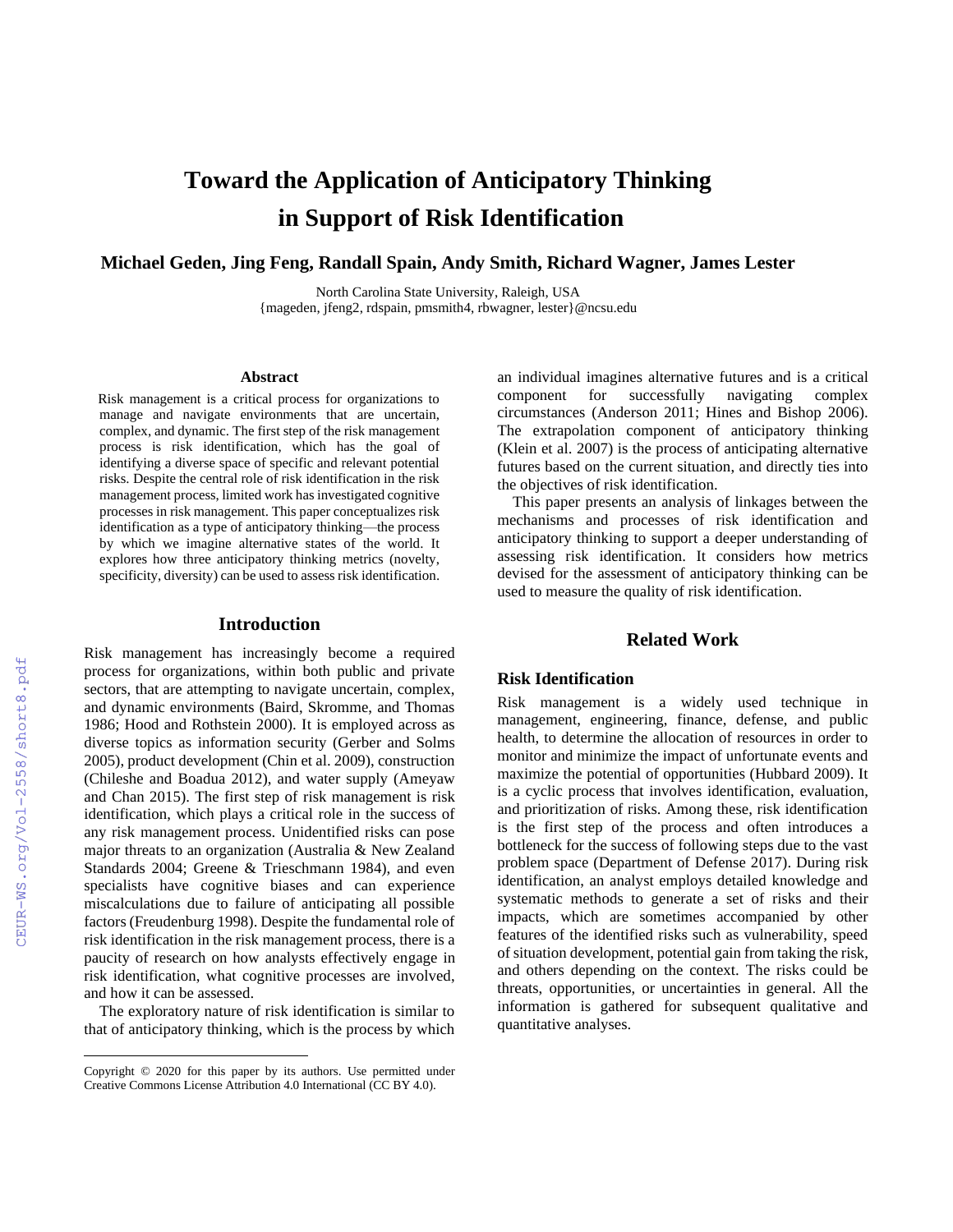Two qualitative risk assessment methods, bow-tie analysis and risk classification charts, are of particular relevance in the application of anticipatory thinking. A bowtie analysis aims to identify the causes and preventive measures of a particular risk (Hancock 2016), making links among risk, impact, and cause (which could be the impact of another risk). This method, wherein an analyst generates risk-impact pairs, shares commonalities with the anticipatory thinking methodology. A risk classification chart is a grid plot of impact against likelihood for each particular risk. It is created to quantify the diversity of identified risks and their impacts.

Despite the challenges of risk identification, research has shown several promising methods that can improve risk identification performance. For example, there is evidence that risk identification is a trainable skill and that part of this skill may be domain general as experience within a domain is not sufficient to fully support superior performance (Maytorena et al. 2007). In addition, based on observations by risk and project practitioners, assembling a panel of individuals with relevant but diverse backgrounds can yield better risk identification outcomes (Emmons et al. 2018). These methods generally align with ways that may support divergent and anticipatory thinking.

## **Anticipatory Thinking**

Anticipating how situations may evolve into the future is a significantly challenging task, yet this form of anticipatory thinking plays a central role in strategic decision-making and risk identification activities in areas such as military planning, business planning, and medicine, where individuals must generate ideas about the conditions under which events occur, identify second and third-order effects, and develop explicit potential alternatives to a given scenario in order to avoid tactical or strategic surprise.

Anticipatory thinking relies on many connected cognitive components including attention, memory, executive function, situational awareness, and domain expertise (Koziol, Budding, and Chidekel 2012; Mullally and Maguire 2014). Each of these components serves an important role in perceiving the status, attributes, and dynamics of relevant elements in the environment and projecting how these elements could lead to different future states.

Anticipatory thinking can take three distinct forms: prospective branching, backcasting, and retrospective branching (Figure 1). *Prospective branching* involves anticipating future system states and identifying indicators that may lead to these system states. *Backcasting* involves examining a particular future system state and thinking back in time to identify warnings and indicators that lead to its occurrence. *Retrospective branching* is the identification of possible unknown past system states and their paths towards the present one. All forms of anticipatory thinking focus on the mapping of alternative system states and paths towards them through uncertain conditions, and the goals of the analyst influence where the uncertainty is mapped out.





*Divergent thinking* is central to anticipatory thinking. Individuals with strong divergent thinking skills are hypothesized to be able to generate creative ideas by exploring many possible solutions. Strong divergent thinking skills may be particularly useful during the generative phase of anticipatory thinking wherein individuals anticipate potential futures and generate indicators tied to those events. In fact, recent research shows strong correlations between performance on anticipatory thinking activities and divergent thinking skills (Geden et al. 2019).

Anticipatory thinking is essential for effective risk identification. Prior to assessing and weighing risks, organizations and individuals must identify high and lowlikelihood events and determine the level of risk associated with each event. Identifying vulnerabilities and risks requires individuals to think across time and identify causal links between events, causes, and consequences. For instance, if a risk has been realized, then a risk management team may need to engage in retrospective branching to identify indicators that led to the risk. Conversely, if a team is engaging in a strategic risk identification exercise to reduce vulnerability, then team members will need to engage in prospective branching to identify leading indicators and causal dependencies of future scenarios.

Geden et al. (2019) developed an anticipatory thinking assessment that may be relevant for assessing risk identification skills. The assessment presents respondents with a future-oriented prompt (e.g., "The impact of smart home technologies on older adults in 10 years"), and asks them to generate as many pairs of potential future events (uncertainties) and their subsequent consequences (impacts) as they can within a short ten-minute window.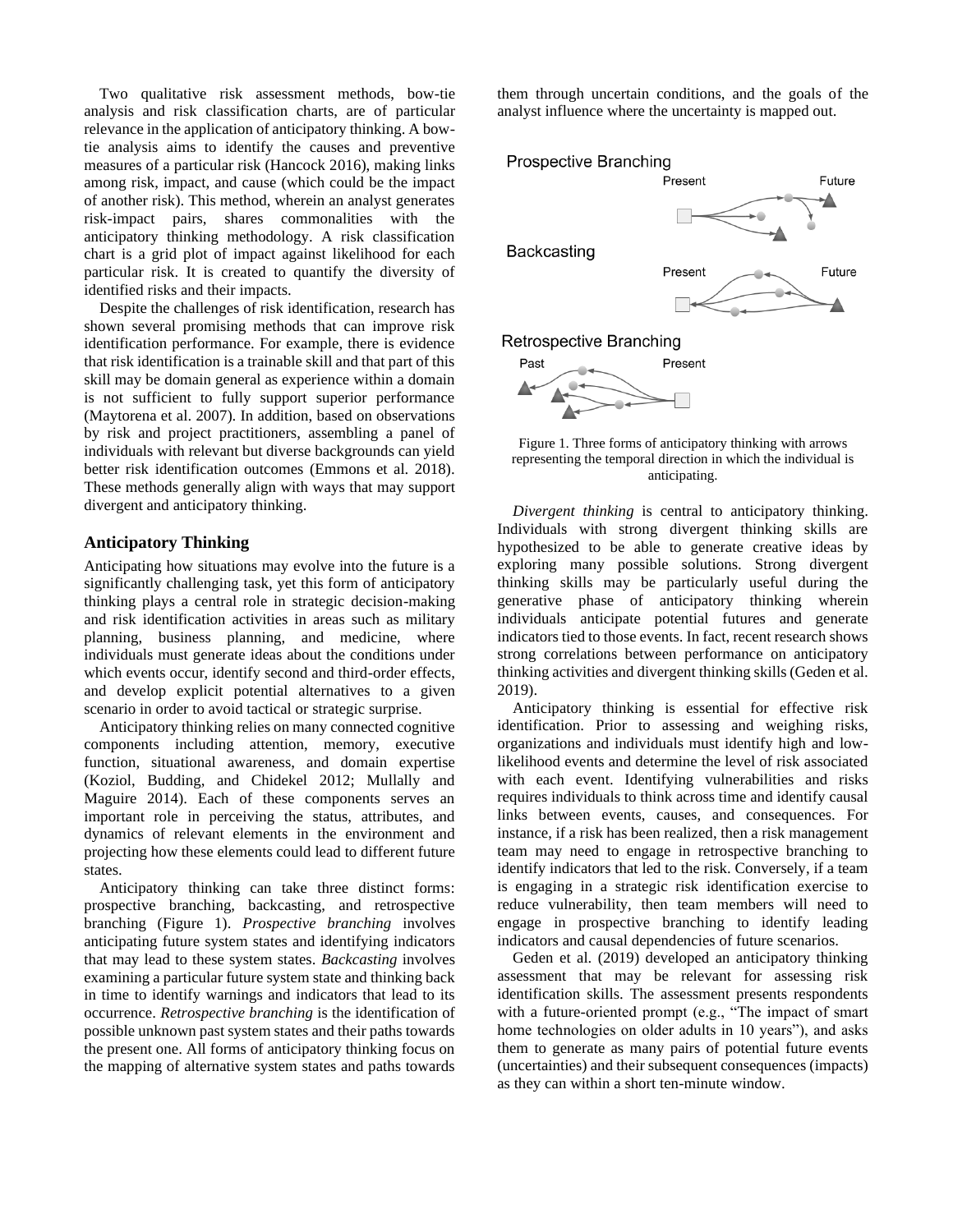The format of the assessment uses a similar dyadic pairing form that risk identification can take (i.e., cause  $\rightarrow$  risk; risk  $\rightarrow$  consequences). Individuals are able to generate and reuse multiple impacts and uncertainties to generate a list of novel and specific outcomes tied to the scenarios (Table 1). This simple methodology allows for significant flexibility while also assessing the extrapolation component of anticipatory thinking. Individuals' anticipatory thinking performance is assessed using three metrics that aim to capture the novelty and uniqueness of each response, the level of diversity across responses, and the level of detail in the description of the responses.

Table 1: Example responses on anticipatory thinking task with the prompt: "Nutritiously and sustainably feeding 8.5 billion people in 10 years" (Geden et al., 2019; adapted from World Economic Forum, 2017). Uncertainty and impact responses in the same line forms a dyadic pair.

| Uncertainty                               | Impact                                           |
|-------------------------------------------|--------------------------------------------------|
| More international trade                  | Resource efficient food<br>production            |
| Rapid adoption of new<br>food technology  | Increased preference for<br>vegetarianism        |
| Increased preference for<br>vegetarianism | Lower resource<br>requirements for<br>production |

# **Translating Anticipatory Thinking Metrics**

Traditional risk identification metrics typically focus on assigning each risk with characteristics such as likelihood and impact ratings. These numeric ratings are then used to produce rankings or visualizations, such as heat maps or scatterplots, to categorize the most important risks for further analyses (Figure 2). Risk plots can provide information about which risk categories are not being sufficiently explored and regions of unexplored risk space (e.g., high impact / low likelihood). These metrics, while informative, miss out on the actual quality of the ideas being generated, providing a limited view into the quality of the risk identification process.

The AT metrics complement this process, as they can be used to assess the quality of individual risks, and provide a more complete picture of the set of risks identified. Overall, three AT metrics were identified that related to risk identification (Geden et al. 2019). They are meant to broadly investigate the depth of the ideas generated and the breadth across the search space that individuals explored.



Figure 2: Example plot of identified risks using likelihood and impact ratings. Shapes and colors represent different categories of risks.

#### **Novelty**

Novelty is an AT metric that describes the level of uniqueness of a given response. Ideally, this would be assessed relative to other responses for a given prompt, though practically it can often only be assessed relative to a portion of all generated responses. In divergent thinking research, novelty is also sometimes referred to as originality (Guilford 1967).

An important goal of the risk identification process is to identify risks that may be unexpected so that proper monitoring or identification of risks can take place. Novelty is an important metric for this goal, as it can provide a measure of how similar identified risks are, and demonstrate that the ideation process has not shifted toward premature convergent thinking and evaluation.

#### **Specificity**

While novelty/uniqueness are important characteristics of a response, even the most creative response is not useful if it is not clearly elaborated and appropriate to the problem. Specificity attempts to capture this by rating how clearly a given response is described.

This metric relates to risk identification, as a risk needs to be clearly described in order to enable a proper evaluation of its likelihood and impact, as well as how it relates to other risks. Experts in a given domain may score higher on specificity due to extensive knowledge in the given context compared to novices. In a practical context, a low level of specificity across responses could lead to difficulties later in the risk assessment process, when trying to determine mitigation and monitoring strategies or more directly quantify the severity of potential impacts.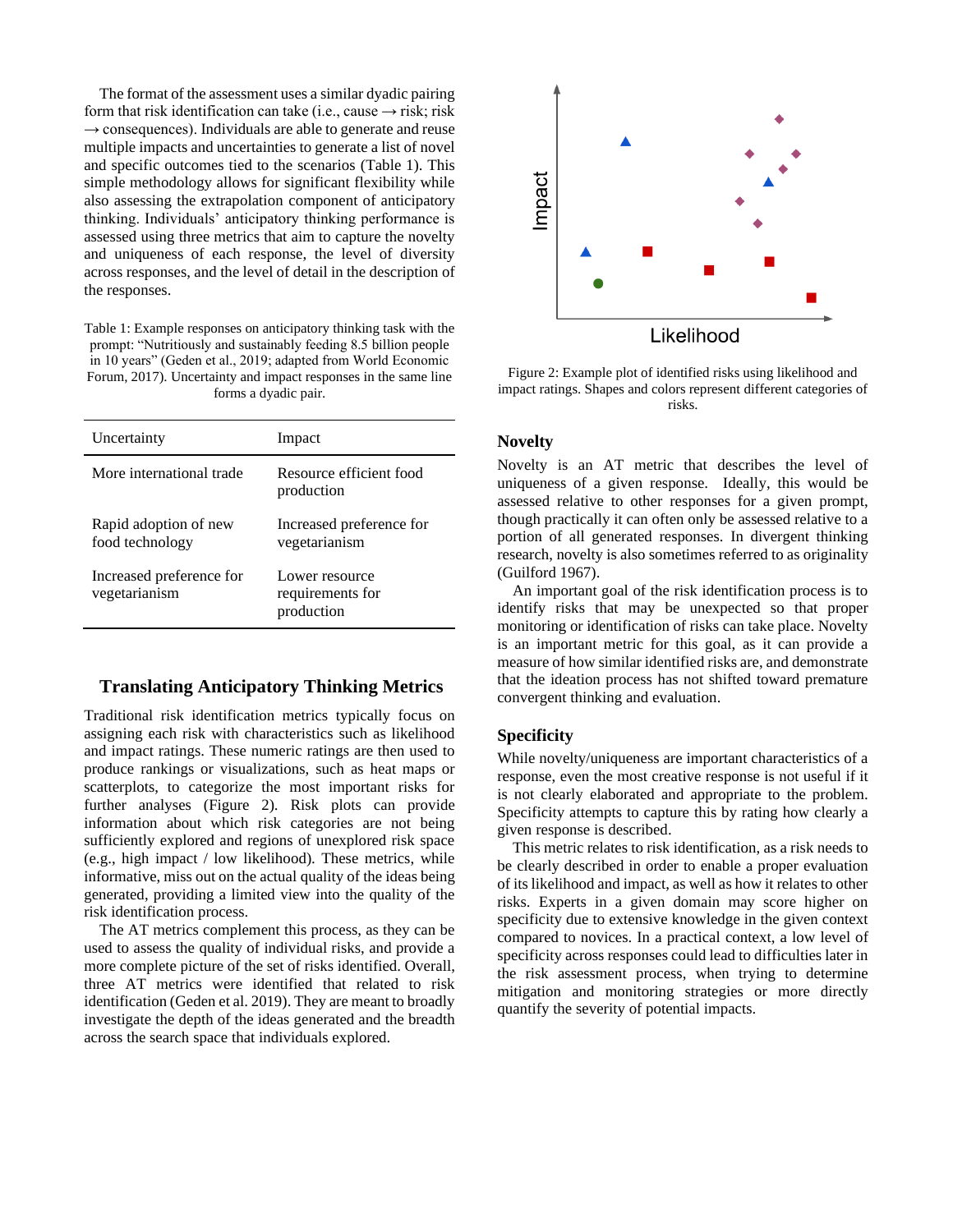## **Diversity**

Diversity seeks to measure how well a set of responses covers the breadth of the problem space. For AT, this was measured by looking at how many different categories a participant generated a response for. This metric helps to contextualize the quantity of submissions generated, while also helping to identify areas of the problem space that may have not been fully explored in the ideation process.

For application to risk identification, a key challenge is identifying categories for a particular domain. While individual organizations or domains may have their own categorization structure, there are also more generalizable paradigms such as PESTLE (Political, Economic, Social, Technological, Legal, Environmental) or PMESII (Military, Infrastructure, Information Systems). General categorization schemes can be used across domains (Tchankova 2002) without requiring a labor-intensive grounded theory approach at the cost of specificity. This metric is especially important, as the risk identification process has been shown to be susceptible to cognitive biases (Emmons et al. 2018), and analysts often will allocate too much attention to a particular category of risk while overlooking another (Letens, Nuffel, Heene, and Leysen, 2008).

# **Example Application of Anticipatory Thinking Metrics**

To illustrate the application of anticipatory thinking metrics, consider an example of risk identification in an industry that regularly employs risk management: construction. The construction industry is an inherently dynamic, risky, and unpredictable field with risks able to detrimentally impact the productivity, quality, and budget of a construction project (Maytorena, Winc, and Kiely, 2007). For this example, we will take the perspective of a construction company, which we will refer to as Build, working on a site in the northern panhandle of Texas.

As part of Build's typical risk identification process, the company considers environmental risks such as fires or flash flooding. One employee notes the increased risk of earthquakes due to fracking (Magnani et al. 2017) in the northern panhandle and suggests that earthquakes should be added to the list of environmental risks, even though they historically have been atypical for the region. The *novelty*  metric would identify this suggestion as being new and creative, and due to its lack of previous consideration worth further exploration.

This risk sparks a conversation about liability and safety regulations involving earthquakes, and whether Build would be at fault for any accidents due to insufficient design for environmental factors. The *specificity* metric would identify this precise new liability risk as being useful, as there is enough detail for further exploration as opposed to a vaguely identified risk, such as "legal liability".

As part of Build's risk identification process, they categorize risks according to Al-Bahar & Crandall's (1990) taxonomy: financial and economic, design, political and environmental, construction related, physical, and acts of god. After continuing on with the risk identification process, they decide to review their identified risks to see if they have reached a reasonable stopping point. They note that according to the *diversity* metric there is one risk category which they have not identified any risks, and another category for which they have only identified one risk. They decide to flesh out these risk categories before finishing the risk identification process in order to improve the breadth of considered risks.

This example, while simplified, illustrates how the anticipatory thinking metrics could be applied toward real circumstances employing risk identification. In a real risk assessment exercise, many risks would be identified and the novelty, specificity, and diversity of the generated risks would be evaluated.

# **Limitations of Anticipatory Thinking Metrics**

The AT metrics described here (i.e., novelty, specificity, diversity) have several limitations. First, they are resource intensive to calculate as they are hand coded, which limits their scalability. A second limitation is that it is not clear how to calculate a single score for each analyst based on the response level metrics. One potential method is to take the mean of the top *n* responses, which unlike the total mean, would not punish for analysts who create many low/medium quality responses. However, this does not account for overlooking key risks, such as environmental impact of a nuclear meltdown. Ideally, individual metrics should account for both the presence and absence of relevant risks, but it is currently unclear how to create a composite that provides this more holistic perspective.

## **Conclusion**

Risk identification is the critical first step in risk management. However, current understanding of the cognitive processes underlying risk identification is limited. There appears to be a strong relationship between anticipatory thinking and risk identification, and anticipatory thinking metrics originally developed for anticipatory thinking hold promise for assessing the quality of a risk assessment. These metrics may serve as powerful research tools to develop an empirical understanding of the cognitive process of risk identification.

## **Future Work**

Future studies should be conducted to evaluate the psychometric validity of these metrics within the domain of risk identification beyond the construct validity detailed